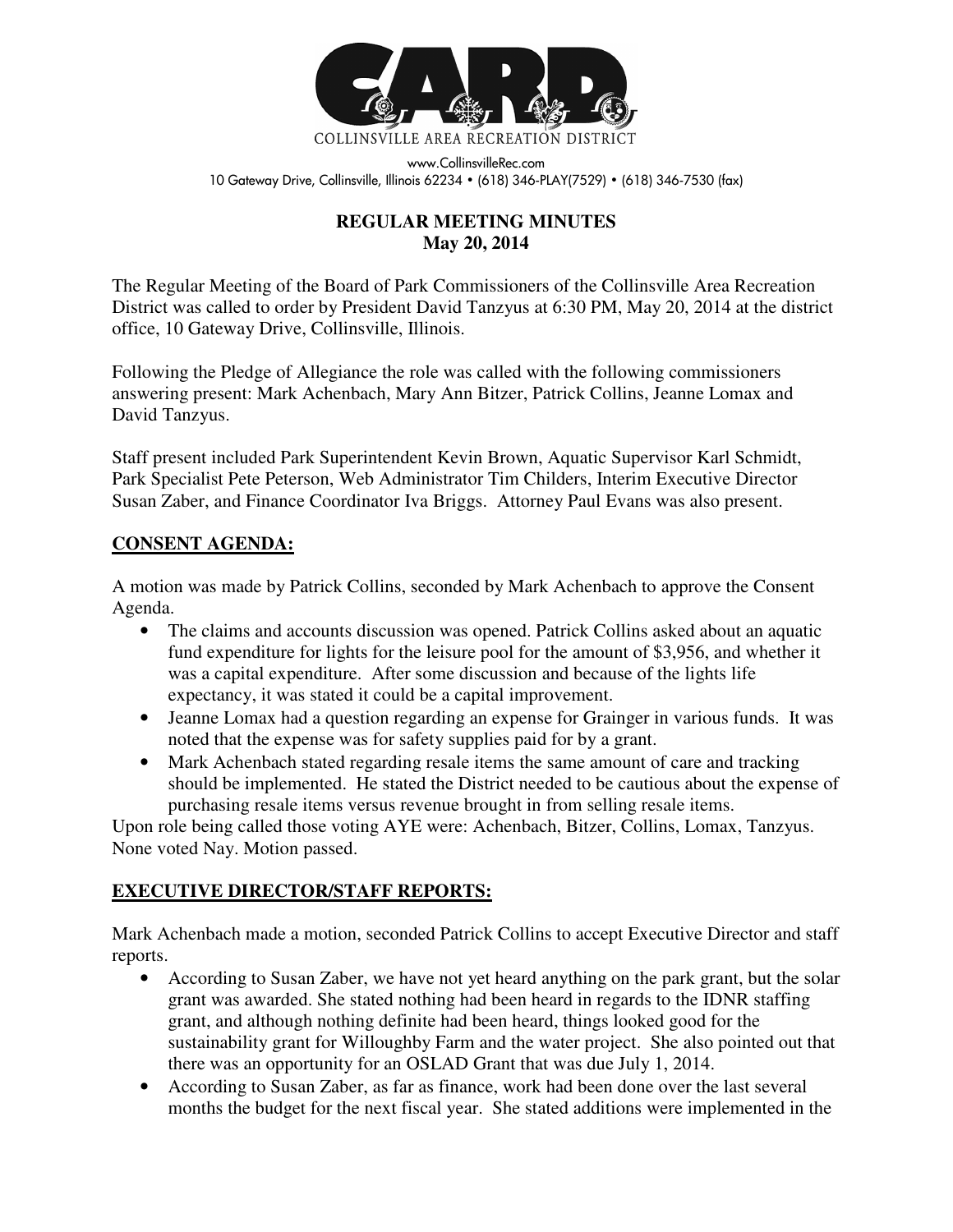accounting system, and the coding was restructured to enable detailed tracking of various expenses.

- Susan Zaber stated Spring Farm Day was a great success on May 3, 2014. Another highlight for Willoughby, the Local Iron Works Union #392 donated materials and labor to build a new gate for the goat enclosure. The project was completely donated at no cost to the District.
- Sport complex improvements were discussed. \$120,000 was approved. Various ideas of improvement were pointed out. The money used was considered a capital improvement.
- Mark Achenbach asked a question about a bullet on the Superintendent of Parks report regarding usage of bags at the parks. According to Kevin Brown, a lot of people had been using them and it seemed to be successful.
- A question was raised regarding the Splash City report. The board would like more information on how guests were spending money upon entering the park and how money was spent once they entered the park. Board had some questions regarding Arlington Golf Course. It was stated they need more information especially when it came to the end of season and resetting of rates.
- Mark Achenbach referred to a system at another Park District that based on the weather a determination was made about capacity golf rounds. One comment was that prices may be reduced on various days according to the weather. It was also suggested that better marketing be put in use. Mark also noted improvements to the website made by Tim Childers.

Those voting AYE were: Achenbach, Bitzer, Collins, Lomax, Tanzyus. None voted Nay. Motion passed.

## **NEW BUSINESS:**

A discussion was opened regarding the mowing bids. Per Susan Zaber, there were six bids that were opened the previous Friday. The packets were presented with the lowest bidder on top. The lowest bid was from Altered Grounds Outdoor Services located in Pontoon Beach. Mary Ann Bitzer asked what CARD spent on approximately 30 mows. Mark Achenbach stated he came up with an estimate of about \$120,000. This estimate included the salary of two full time employees, one part time employee, benefits, gasoline and the depreciation in value of the mowers. There was discussion about the benefits of a mowing service, feedback provided by other municipalities that used a mowing service, changes in staff responsibilities if mowing was removed, and the quality of service provided by a contractor versus keeping mowing in-house. After extensive discussion about the bids submitted, etc. the board concluded that by having an outside company mow, the District could save approximately \$50,000 annually.

A motion was made by Patrick Collins, seconded by Mark Achenbach to table Item 4A till after the Closed Session. Those voting AYE were: Achenbach, Bitzer, Collins, Lomax, Tanzyus. None voted Nay. Motion passed.

The next item was regarding the sale/purchase of surplus equipment. Susan Zaber opened all the bids to include two bids for the 1987 Ford F600 Bucket Truck. The first bid was from Bob Althart for \$555. The second bid was from Charles Bryant for \$300. The second item was the 1992 Ford F350 Dump Truck. The first bid was from Charles Bryant for \$400. The second bid was from Bob Althart for \$450. The third item was a Ford 930 B Finish Mower with a 3 point hitch. The only bid came from Jim Sparks for \$175.01. The fourth item was the Jacobson LF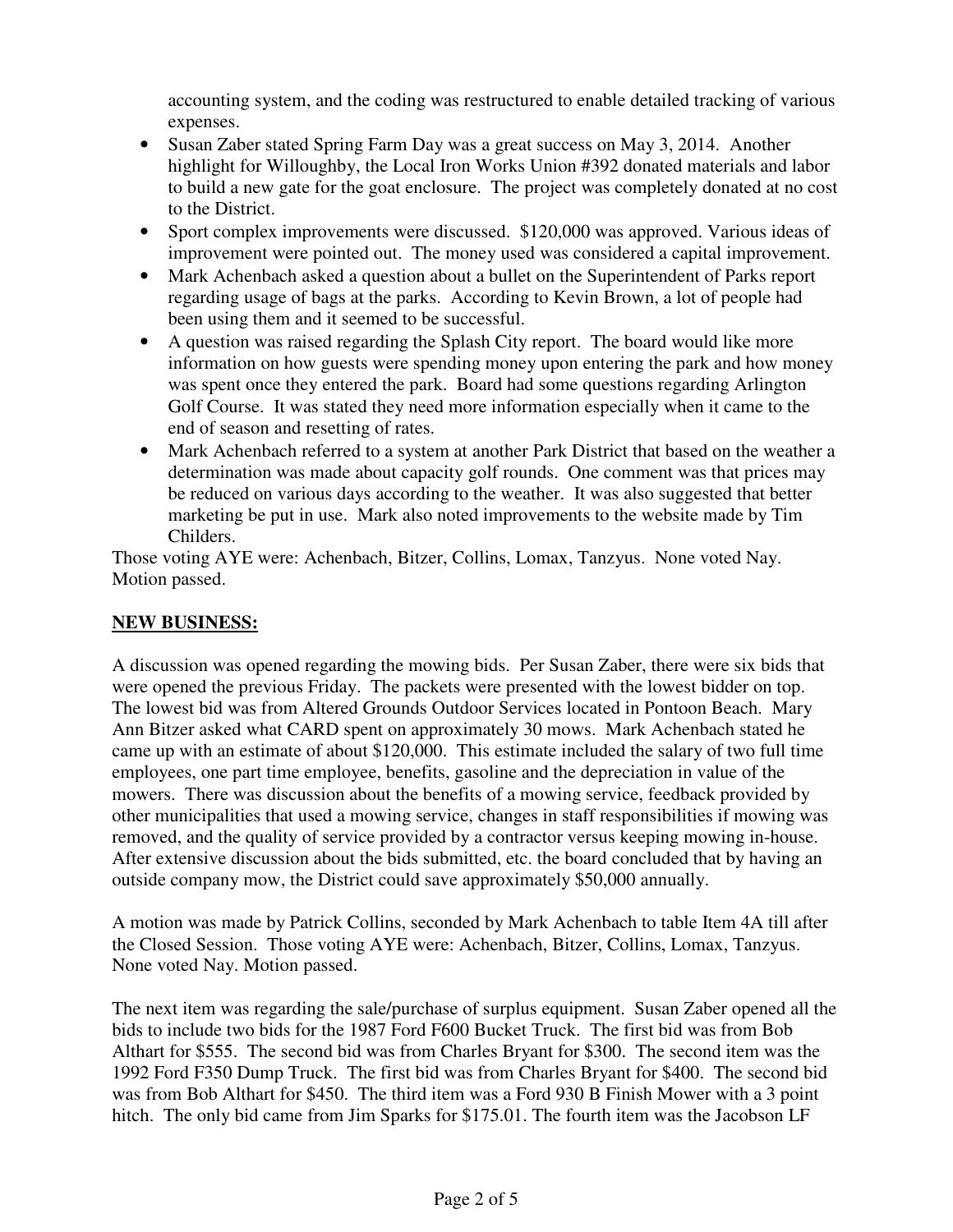3400 Fairway Mower. The only bid was from Bob Althart for \$350. There were no bids for the Alice Calmers tractor. The Bearcat 75011 Chipper Shredder was the next item. The first bid was from Brian Peterson for \$100. The second bid was from Rex Lukes for \$50. The next item was the wood chipper/shredder 5000. The first bid was from Robert Lynn for \$125. The Mary Mack Chipper Shredder was the next item. The bid was from Robert Lynn for \$125. The highest bidders received the item. A motion was made by Mark Achenbach, seconded by David Tanzyus to accept the high bid for each piece of stated equipment.

Upon role being called those voting AYE were: Achenbach, Bitzer, Collins, Lomax, Tanzyus. None voted Nay. Motion passed.

Regarding the budget for the 2014-2015 fiscal year Susan Zaber asked the Board if there were any initial questions regarding budget information that had been provided to the Board and the draft appropriation on the CARD website. In conjunction with the notification posted in the Belleville News Democrat and on the CARD website it was stated the Budget Hearing was scheduled for June 17, 2014. It was stated that the budget is what we plan to spend and the appropriated amount is what we legally can spend.

### **OLD BUSINESS:**

Regarding District Signage, Susan Zaber provided an overview of various signs as presented in the meeting packet. The first sign discussed was the design for the Jaycee Sports Complex. After some discussion it was decided to not proceed further with the redesign and purchase of new signage for the parks until a later date and with the discussion of other capital improvement priorities.

The concession services contract was the next topic of discussion. Susan Zaber started to point out an issue with the agreement for concession services at Splash City as well as the Jaycee Sports Complex. It was decided to move Item VII B. till after Closed Session.

The next item of discussion was regarding the Illinois Clean Energy Act and the Parc Grant Application. An outline of the award was provided to the Board for the grant awarded by the Illinois Community Clean Energy Act. The Board discussed the grant award and specifications, the total costs to the District, the reimbursement process and timelines, and timelines for completion of the project. The question was raised as to the account balance in capital improvement and what was in Bank of Edwardsville account. \$1,283,579 was the estimated amount per Susan Zaber. Regarding capital improvement expenditures it was stated there was an estimated amount of \$20,000 still outstanding with the sports complex. The outstanding amount with Willoughby Farm was about \$3,000. The roof on the Jaycee Pavilion was about \$10,000. The roof on the activity center was about \$5,000. Karl Schmidt stated the estimated savings or recoup was estimated to be about \$27,000 per year. It was also noted there may be a possibility of obtaining additional grant funds in association with the solar project. Paul Evans outlined the possible consequence of not following through on things such as the Illinois Clean Energy Act and how that can affect the District's ability of getting future grants. The Board also discussed what action may need to be taken in relation to scaling back or withdrawing submitted Parc grants, because of moving forward with the solar grant/project and the funds or lack thereof that would be available for submitted Parc grant projects. It was generally decided not to take any action regarding the Parc grant submittals. A motion was made by Patrick Collins, seconded by Mark Achenbach to accept the grant from the Illinois Clean Energy Foundation and spending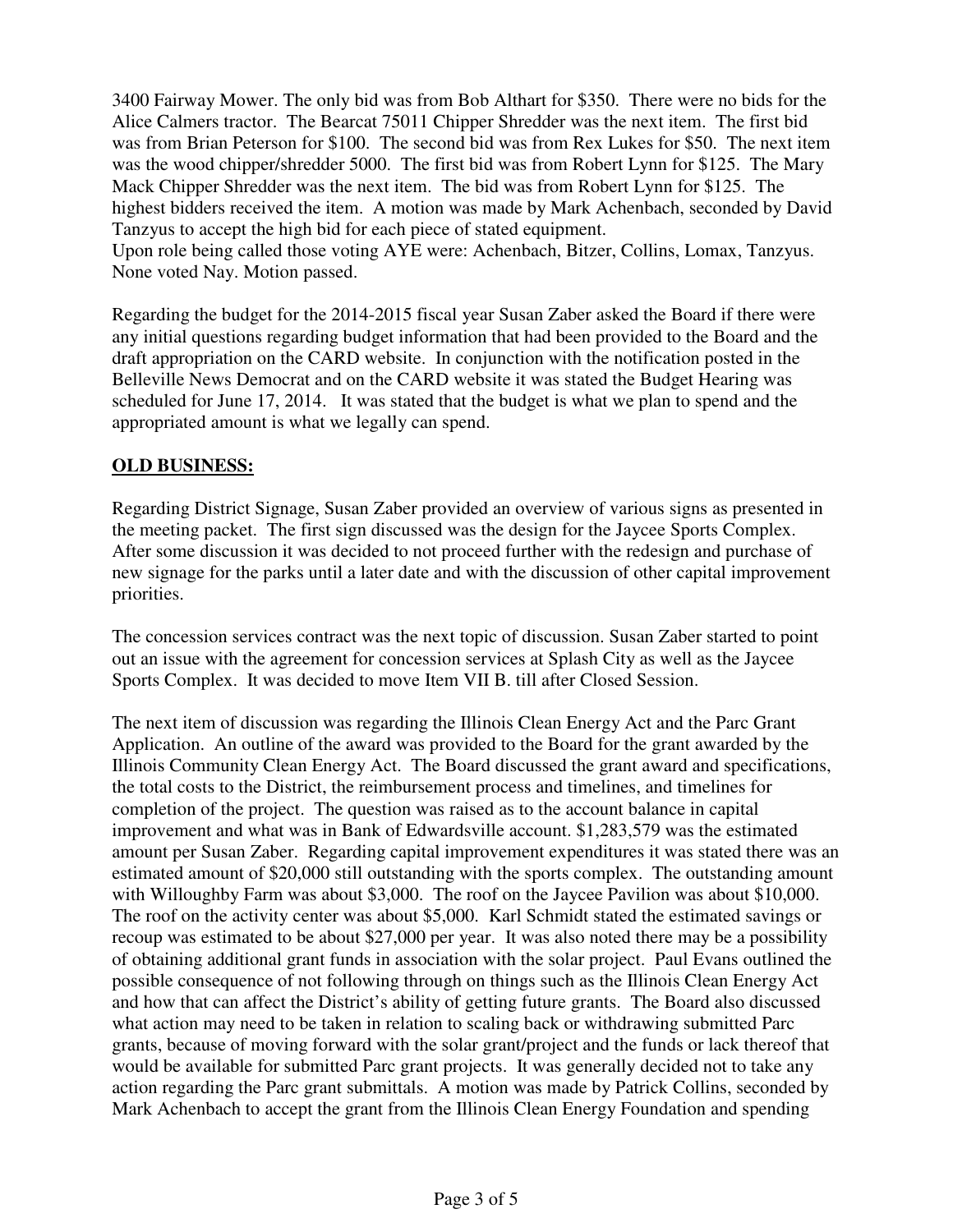capital improvement funds for the project. Upon role being called those voting AYE were: Achenbach, Bitzer, Collins, Lomax, Tanzyus. None voted Nay. Motion passed.

Mary Ann Bitzer asked about the selection of a new executive director. She stated a person that would be the expert as far as park districts, grants and various other items was necessary for running the District. David Tanzyus stated they planned to move forward after the budget and it would be addressed at the June meeting. He stated this was the process the Board followed in the past when a new executive director had to be appointed. It was suggested to further discuss the issue in closed session.

### **PUBLIC COMMENT:**

Joan Farmer spoke on behalf of the homeowners on Golfview and Camelot. She lives at 2005 Golfview. Her husband Greg and she previously owned Dean's downtown. She went on to discuss the lake behind her home. She discussed the work they did to preserve the shorelines behind their home. She stated the dam broke in 1995 and it was fixed, and they were looking to get the current dam issue repaired.

Rick Appeca presented photos of the location behind Camelot and Golfview and the current condition of the lake. He lives at 401 Camelot. He chose his current location based on the aesthetics in 1995. He currently works for WIL radio station and loves the Collinsville area. After today, he has started to wonder if he made the wrong decision and is questioning his property value. It was pointed out by the board that in 1995 it was recommended that a home owners association be developed. According to Appeca, the association was never established and any work done to the shoreline and the lake has been strictly done by the homeowners on their own. It was pointed out that the one homeowner, Don Heyden, that has been doing the majority of the work and has the greatest knowledge of the enhancements and changes made is currently in the hospital. Thoughts and prayers were asked for. Paul Evans referred to documents from 1995 in which an agreement was reached requesting a homeowners association be formed to maintain the lake and the dam along with its upkeep and necessary repairs. Paul outlined actions he had taken to move forward to find a resolution, and stated he had not received a response to the letters he had sent to homeowners. Paul also outlined what needed to happen, to include the homeowners designating a representative or spokesperson, in order to resolve the issue. It was asked that Mr. Appeca work with Mr. Heyden in order to lead the homeowners in the correct direction and designate a leader so that the problems can be addressed and taken care of.

Mark Albers of 1911 Golfview stated that the documents previously mentioned was not included in any of the paperwork he received when purchasing his property. He presented aerial photos of the area where there is a broken dam and that the area is very soupy. He continued to state that he contacted Terry Wilson and requested a barrier of some sort to put around the hazardous area due to the danger to neighborhood children. He pointed out that it was an easy fix and that we should just fix it instead of spending a large amount of money on legal fees.

Rick Appeca spoke on behalf of Don Heyden. He spoke of a resident's child, Douglas, who is an avid fisherman in the lake behind their home. He spoke of how he has been deprived of the fishing ability for the last three years due to the most recent break in the dam. He stated the